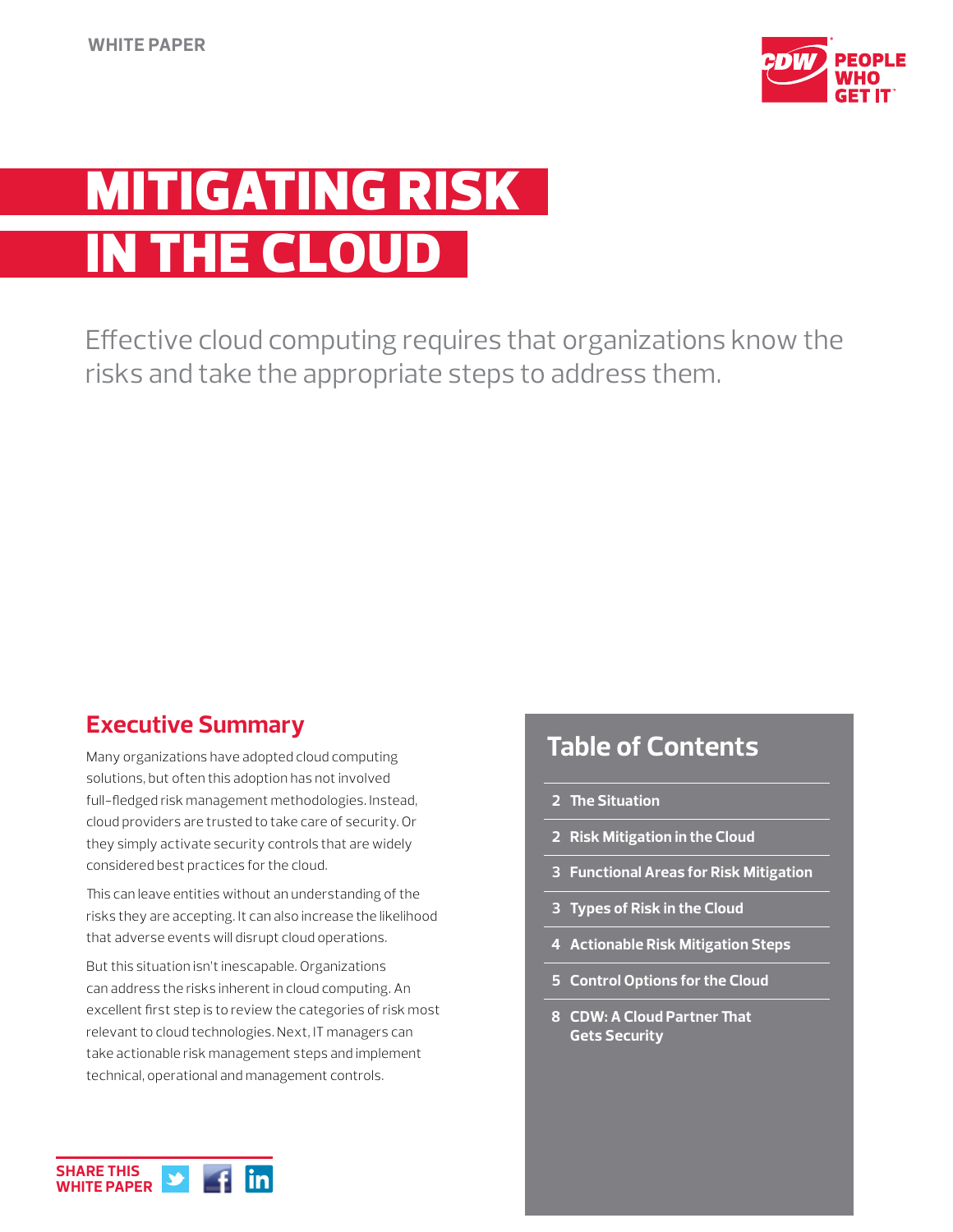## **The Situation**

A wide variety of organizations have adopted cloud computing. It offers numerous benefits, including flexibility, scalability and rapid provisioning. However, some IT shops, even those that have adopted some cloud technologies, are reluctant to increase their cloud adoption.

For many organizations, security concerns dampen IT leaders' enthusiasm for cloud solutions. Fortunately, an increased understanding of cloud security characteristics and the maturation of cloud security products and services have mitigated these concerns.

While security is an important consideration for those looking to deploy cloud technologies, it is far from the only one. IT leaders most also be concerned about privacy, availability and reliability (including disaster recovery and business continuity), scalability, compatibility and standardization, as well as commercial viability.

Cloud solutions have evolved significantly in recent years. As these technologies have matured, many enterprises have addressed their concerns. But legitimate issues remain.

To deal with these issues, IT leaders should consider a change in their approach. Rather than addressing cloud risk by deploying a sequence of standard best-practice controls, IT chiefs should perform a full-fledged risk

## **How Risky Is the Cloud?**

Security is a clear example of cloud risk. In the early days of cloud computing, IT leaders had serious concerns about the security of cloud computing itself. For example, many were worried that vulnerabilities in cloud-based virtualization software would be easily exploited to bypass the protection and isolation that virtualization provides. This would grant access to sensitive data, such as personally identifiable information (PII), financial information or medical records.

However, these potential weaknesses of virtualization software simply haven't affected enterprises that have deployed cloud solutions. Time after time, studies have shown that exploitation of virtualization is not a major factor in successful breaches.

For example, the Verizon *2014 Data Breach Investigations Report* details many types of common attacks based on the percentage of successful compromises caused by each attack type. However, virtualization exploitation isn't mentioned among them.

As organizations have grown more comfortable with cloud security, they have shed their reluctance to use cloud solutions. A recent IDG survey indicated that 73 percent of technology decision-makers felt "very or somewhat confident" in the security of information assets in cloud environments.

assessment and make conscious decisions to handle the residual risk that existing controls do not eliminate.

They need to see risk management is a core business activity, regardless of where IT infrastructure is located – either on-premises data center or in the cloud. The well-run organization maximizes risk analysis, avoiding toxic risks while accepting manageable ones and thereby maximizing operations.

# **Risk Mitigation in the Cloud**

Efforts to address risk in the cloud should be based on standard risk management methodologies. Although the details of particular methodologies differ, each has the same core components:

- **•**To determine the organization's needs (such as key security requirements)
- **•**To assess risk
- **•**To select and implement controls to mitigate those risks
- **•**To assess the controls and identify any shortcomings
- **•**To monitor the controls to ensure that they are functioning effectively

Following a risk management methodology almost always provides a better, more cost-effective solution than simply implementing the best practice controls that conventional wisdom dictates.

Each cloud implementation faces a unique combination of risks. A "one-size-fits-all" solution makes no sense when each organization has its own risk profile to handle.

This is not to say that best practice controls are not necessary. In fact, they are often the foundation of mitigating risk. However, best practice controls often set a minimum benchmark for risk mitigation, and additional controls, as well as other enhancements, are often necessary to achieve the desired level of risk mitigation.

The best approach to mitigate risks in the cloud is to take an information-centric approach to risk management in general and risk mitigation in particular. For many years, security experts focused on safeguarding systems (for example, securing the operating system and applications).

But in recent years, experts have shifted to a more information-centric view, where the focus is on safeguarding information. The underlying system still needs to be safeguarded. The challenge for security administrators is to protect the information itself, which requires a strategy to be tailored to each situation and environment.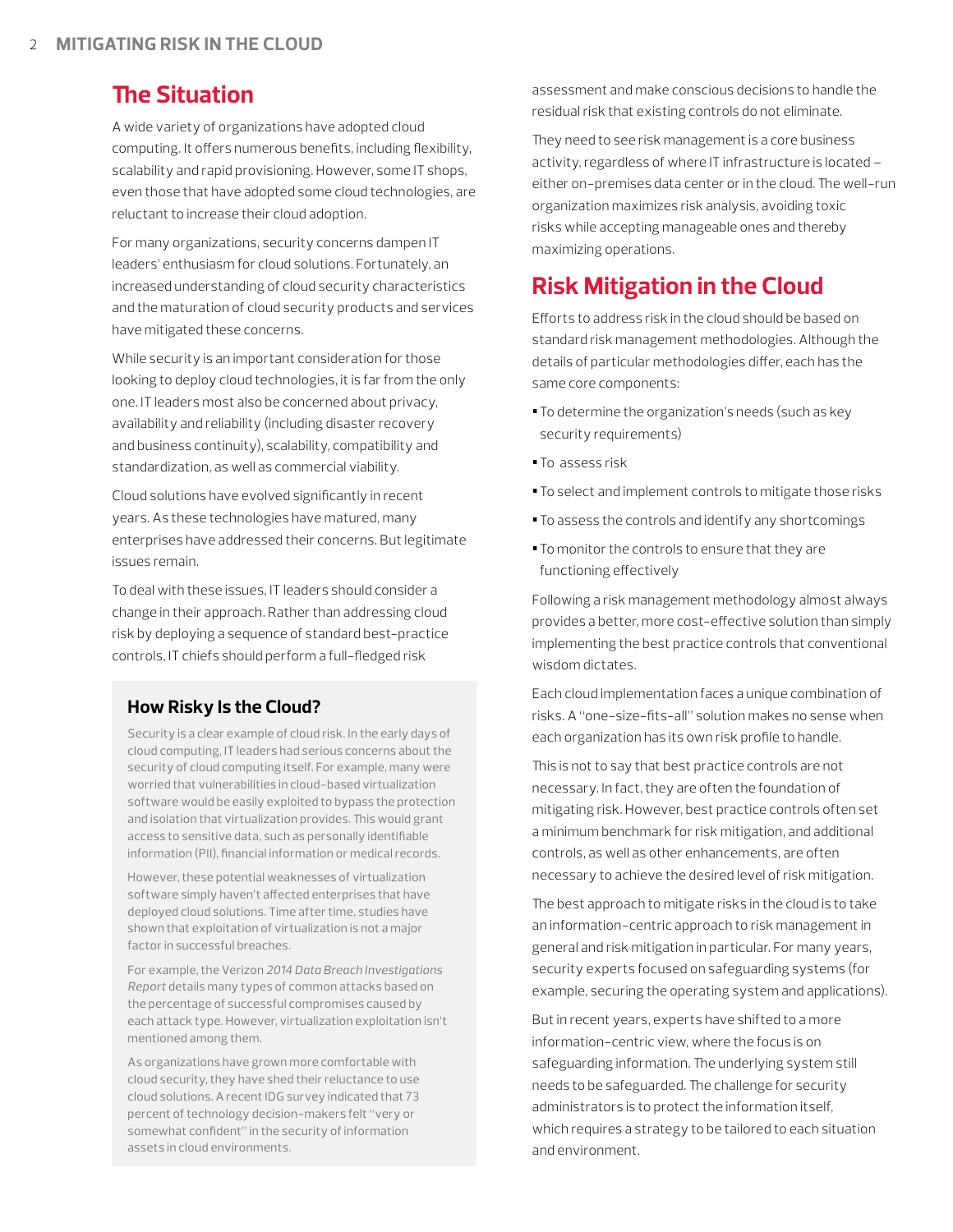33% of cloud services were vulnerable to the Heartbleed bug when it was discovered, which put user data, passwords and private keys at risk.

SOURCE: Skyhigh Networks, *Cloud Adoption and Risk Report,* 2014

## **Functional Areas for Risk Mitigation**

The Booz & Company report, *Eyes Wide Open: Mitigating Risk in Cloud Computing,* categorizes cloud risk mitigation by several functional areas:

- **•Security and privacy** Security is a top concern for cloud deployments. Cloud security demands that the confidentiality and integrity of data stored and processed within the cloud, as well as the data transferred to and from the cloud, be protected. Privacy concerns are closely linked to security, with the focus of privacy falling squarely on data that contains or is linked to personally identifiable information.
- **•Availability and reliability**  The enterprise also must ensure that cloud services (such as applications) and data are accessible by authorized users at all times. For many organizations, any loss of availability or reliability has a direct impact on the bottom line, such as lost business opportunities or lost productivity.

Disaster recovery and business continuity planning play a major role in availability and reliability considerations in the cloud. Some cloud users erroneously believe that "cloud" equals "reliable," but in reality, clouds do have failures from time to time. Organizations with concerns about availability and reliability for their services and data must conduct disaster recovery and business continuity planning and implement the plans they establish. These plans can include steps such as providing redundancy by duplicating cloud resources in a geographically and logically separate cloud.

**•Scalability** — Not every application is designed to work optimally in a cloud environment. Although clouds themselves offer a high level of scalability, individual applications may not. For example, an application may perform extensive data transfers for all transactions, causing a performance bottleneck and incurring high service charges.

Achieving scalability within the cloud may necessitate redesigning and rewriting portions of in-house applications, or acquiring new versions of commercial

applications, to eliminate or reduce the behavior that causes scalability concerns. Another aspect of cloud scalability is being prepared for immediate provisioning of resources as needed, as well as rapid deprovisioning when resources are no longer needed. In general, reducing scalability risks can improve performance and reduce costs for cloud implementations.

**•Compatibility and standardization** — At one time, organizations held significant, well-founded concerns about vendor lock-in with cloud deployments. For example, an organization might have to write an application to interact with a particular cloud provider's unique application programming interfaces (APIs). Should that organization want to move its application to a different cloud in the future, it would have to rewrite those portions of the application to use a different cloud provider's unique API.

Fortunately, complaints from customers have driven many cloud providers to drop their use of unique APIs. Still, IT shops are cautioned to avoid clouds that require extensive application customization. Instead, they should seek out clouds that take a more standardized approach to interoperability.

**•Commercial viability** — Enterprises also must address the risk they face in achieving a return on their investment in cloud resources. Many users believe that cloud service invariably provides great cost savings for organizations, but in reality, cloud solutions can be more expensive than standard technologies under some circumstances.

Cloud resources must be managed like every other IT resource, especially if cloud provisioning is not centrally managed and controlled, allowing users from throughout the enterprise to acquire cloud resources on demand. Some applications may not be designed with cloud infrastructures in mind, so their behavior may consume significant cloud resources and thus be correspondingly costly.

# **Types of Risk in the Cloud**

As IT shops consider the cloud, they must address a variety of risks.

**Policy and Organizational Risks** — In addition to the risk of vendor lock-in through the use of proprietary interfaces, organizations face challenges such as complying with various regulations, even though applications and data have been migrated from a traditional data center to a cloud environment.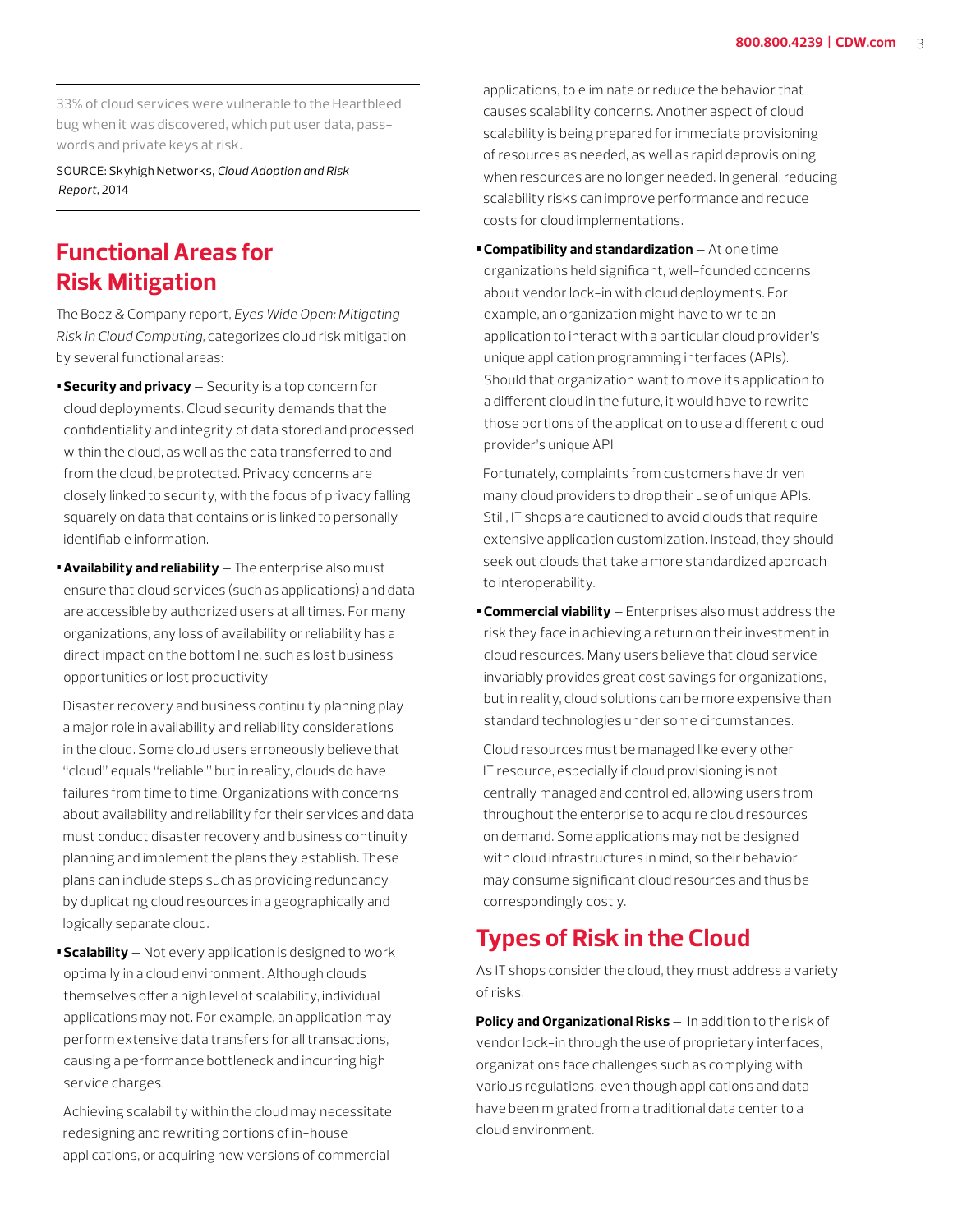**Cloud Service Failure** — IT shops also must deal with the risk of a cloud service failure and be prepared to mitigate these risks (for example, through disaster recovery and business continuity planning). A final type of risk to consider is the loss of business reputation. For example, a cloud security breach could result in damage to the reputation of organizations using that cloud.

**Technical Risks** — Organizations that deploy cloud solutions also face technical risks such as resource exhaustion, which can occur when not managing cloud resources effectively and not preparing to automatically provision additional resources when needed. Resource exhaustion can cause degradation of services and, in some cases, a failure to provide services at all.

**Interception of Data** — Another technical risk is the interception of data in transit to or from a cloud. This is easily remedied by ensuring that all data transmissions are strongly encrypted and that the endpoints for any data transmission are strongly authenticated to ensure that they are legitimate.

**Distributed Denial-of-Service Attacks** — DDoS attacks represent another technical risk that must be addressed. Although the cloud provider and their Internet service providers are typically responsible for dealing with DDoS attacks, customers should discuss DDoS with cloud providers to ensure that the proper controls are in place to mitigate a DDoS attack rapidly should it occur. Similarly, service availability is a category of technical risk that must be addressed through scalability, availability and reliability facets.

**Legal Risks** — Organizations must consider the legal risks of the cloud. A critical risk that must be confronted is maintaining compliance with regulations such as the Health Insurance Portability and Accountability Act (HIPAA) or the Payment Card Industry Data Security Standard (PCI DSS). Many organizations find it difficult or even impossible to achieve compliance while using cloud architecture. IT leaders should thoroughly research any applicable regulations before planning a cloud migration.

**Changes in Jurisdiction** — Organizations may face varying requirements if different cloud servers are located in different geographic locations, each of which has its own set of laws (including, federal, state and local). In some cases, it may be necessary to limit the geographic locations in which cloud workloads can be placed to avoid the legal requirements of certain jurisdictions.

**Data Privacy** — This also poses a legal risk. For example, some cloud providers state in their contracts that they have the right to monitor customer data in the cloud and harvest information from it, then sell this information to third parties.

## **Actionable Risk Mitigation Steps**

Organizations can pursue risk management (and risk mitigation) in many frameworks, with differences in the details but the same underlying principles. Risk mitigation typically is incorporated into the broader risk management processes. These steps can be extracted from the risk management process and considered as their own risk mitigation process.

**STEP 1: Examine the business context.** This refers to assessing the types of services and data handled,(for example, personnel records, credit card numbers or prescriptions), then considering the threats against these services and data. IT leaders face numerous questions when analyzing these threats for each service and data set, such as:

- **•**What individuals or groups would have the greatest interest in obtaining unauthorized access to the service or data?
- **•**Why would these parties want to obtain access to the service or data? What would they do with the service or data once they gained access to it? For example, might they commit identity theft with stolen information or reuse intellectual property?
- **•**How likely is it that a party seeking unauthorized access (such as a well-funded competitor or a disgruntled ex-employee) would succeed in compromising the service or data?

This step includes implementing the basic management and operational security controls for services and data. These controls include security policies and associated procedures, service-level agreements (SLAs), basic audit controls and other forms of governance.

**STEP 2: Review application security.** Assessing the security of applications is a critical step in risk mitigation. It's important to determine what features an application offers for mitigating risk. IT managers also should consider how robust these features are. For example, if an application encrypts data at rest to protect its confidentiality, what encryption algorithm and key length are used, and how strong are the algorithm and key combination?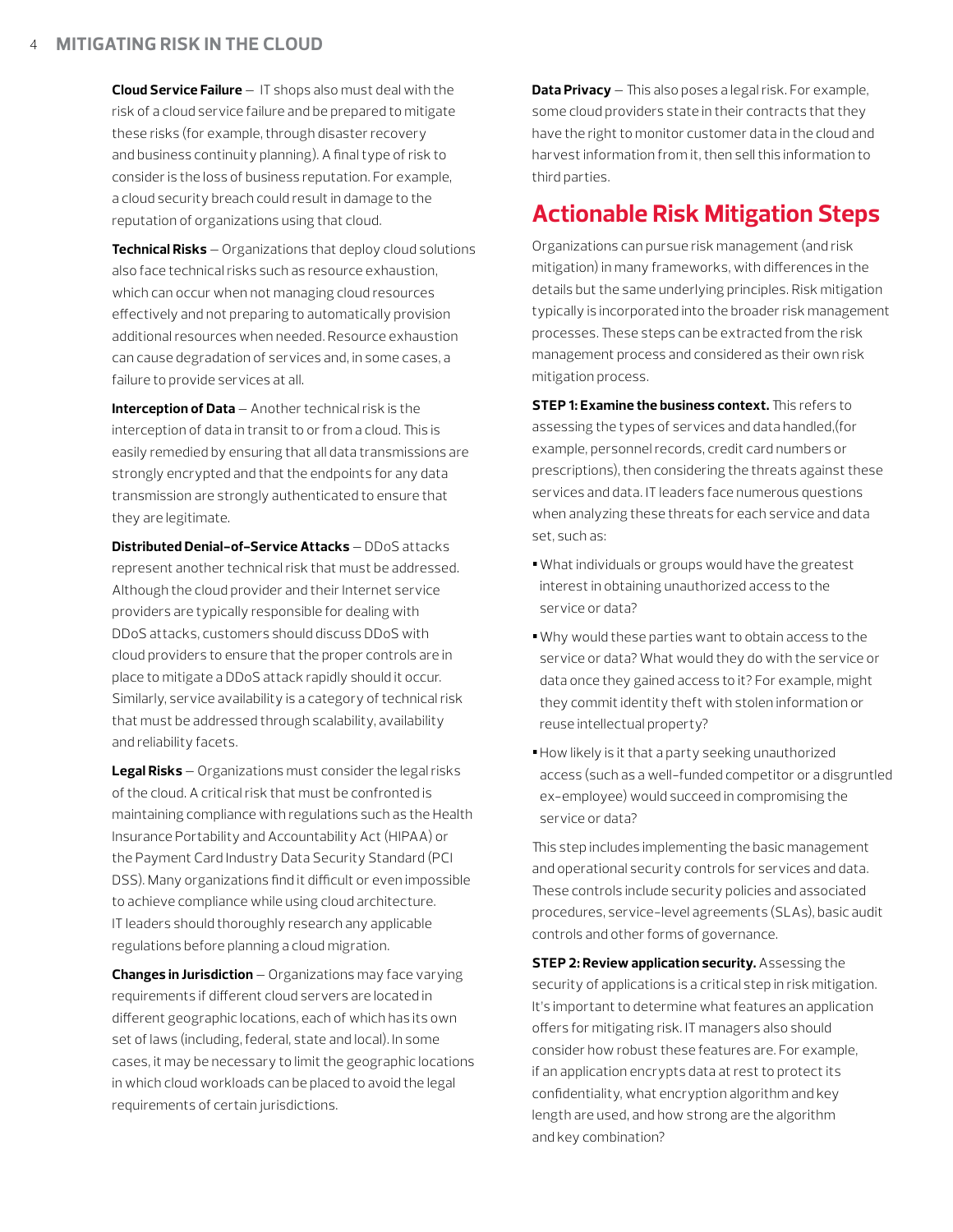## **Security Considerations for Custom Applications**

Most risk mitigation steps are based on the assumption that an application is an existing commercial product. However, IT managers often find much greater opportunities for mitigating risk when an application is being developed specifically for the organization. In these cases, risk management should be integrated throughout the application's development lifecycle, starting with the identification of risk-related requirements during the design phase.

This allows risks to be identified and quantified before the application is even created, giving developers a much greater opportunity to mitigate uncertainty through the design of the application. This is generally much more cost-effective than trying to mitigate the same risks after development of the application has been completed. The earlier in the process that risk management can be incorporated the better.

If an application is not designed to meet strong security requirements, it may need to be retrofitted or overlaid with additional security controls, such as a virtual private network (VPN) tunnel to "wrap" unsecured network protocols transiting unprotected networks. Further, IT staff may use the features of an operating system to mitigate application risks, such as having the OS perform backups of application data to ensure its availability.

**STEP 3: Construct a data-centric governance plan.** Data governance involves the management of data throughout an enterprise, such as performing backups, archiving old data and handling e-discovery requests. A 2013 survey, conducted by Rand Secure Data, determined that nearly half of all organizations didn't have a data governance policy. This can increase the chances that data will be misplaced, making it more susceptible to compromise.

It is important for organizations, particularly those using the cloud, to know where their data is stored and to limit access to the data and the virtual machines on which it resides to authorized individuals only. Technologies such as data loss prevention (DLP) can help to prevent the unwanted proliferation of sensitive data to unauthorized locations.

**STEP 4: Test and retest.** After a data-centric governance plan has been implemented, IT staff should periodically test it. This includes actions such as verifying the integrity of backups, ensuring that archived data is stored securely and making sure that unnecessary data is destroyed properly.

Further, authorized users must be able to find information on demand, such as that needed to respond to e-discovery requests. Testing should be performed regularly to ensure that these controls function as intended.

## **Control Options for the Cloud**

Organizations have many ways to select security controls for the cloud. The *Cloud Security Alliance Cloud Controls Matrix* (CSA CCM), currently in version 3.0, defines cloud control domains and control identifiers.

It maps each of them to controls from several other security control catalogs, such as the *National Institute of Standards and Technology Special Publication 800-53,* the *Control Objectives for Information and related Technology*  (CobiT), HIPAA and PCI DSS. The CSA CCM can be thought of as a meta-catalog for cloud security controls.

The control domains for CSA CCM version 3.0 can be grouped by the type of controls they generally contain: technical, operational or management. Each control domain should be considered based on how it addresses current risks as well as likely future risks.

## **Technical Control Options**

**Application and interface security:** When it comes to cloud technologies, application security is often overlooked because it largely can't be applied after the fact. It must be incorporated throughout the lifecycle of the application, including its initial planning and design.

Enterprises that try to apply security after an application has been deployed often find it prohibitively expensive to do so. IT leaders who are thinking about migrating their applications to the cloud should already be addressing application and interface security concerns.

## **Technical, Operational and Management Controls**

The National Institute of Standards and Technology developed the concept of having three categories of controls — technical, operational and management. In early versions of *NIST Special Publication 800-53,* these categories were used to distinguish families of controls.

However, the latest version of SP 800-53, Revision 4, no longer uses these distinctions, likely because most of the families include controls from multiple categories. So while a family may fall within a primary category, other controls within that family may fall into a different category. This could lead someone interested in technical controls to overlook the management and operational families, which may also contain technical controls.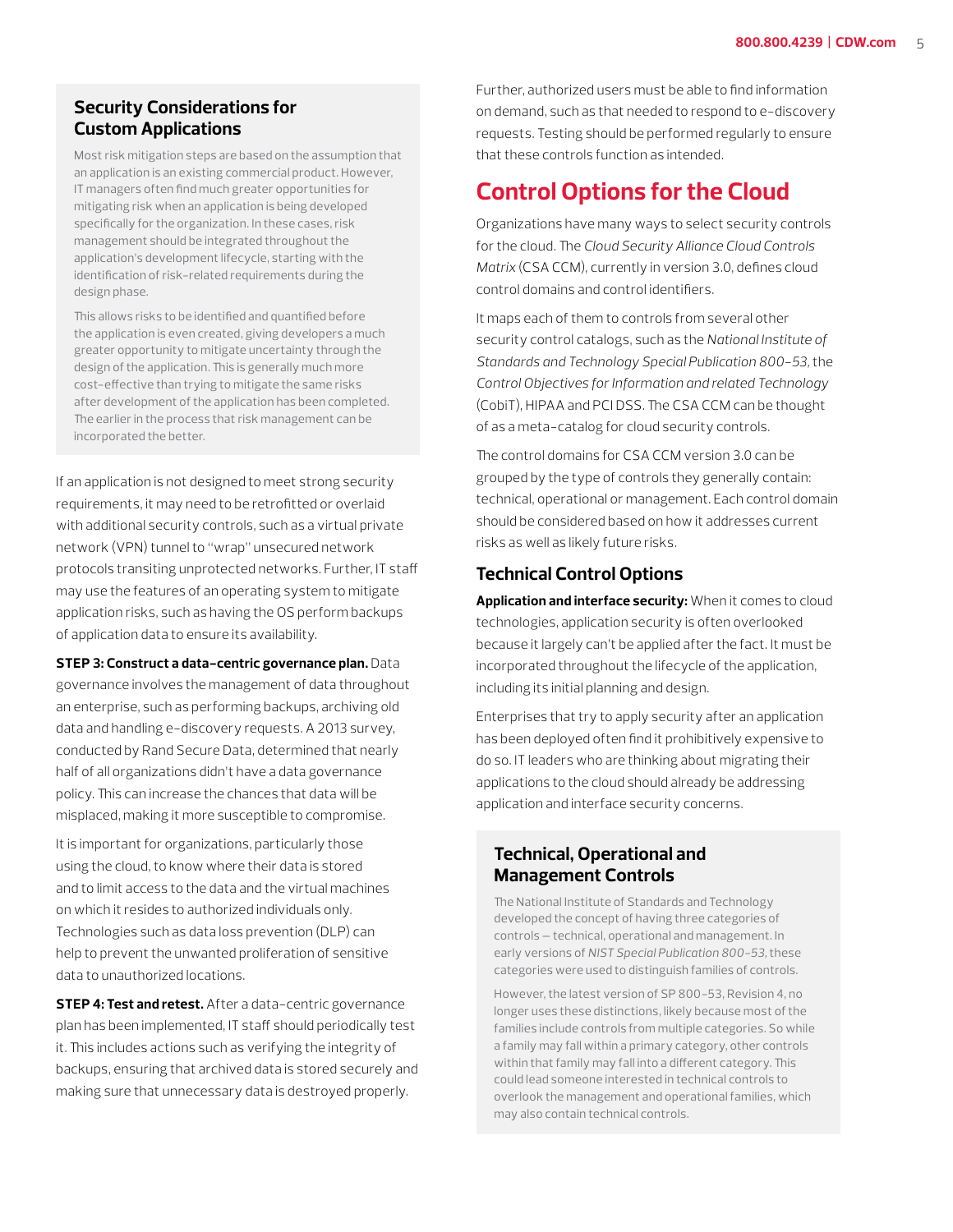**Data security and information lifecycle management:** 

This broad control domain covers the protection of data. It includes sanitizing stored data, a goal that many enterprises achieve by encrypting stored data and protecting the secret key from discovery.

Another example involves protecting ecommerce data on public networks. This requires not only confidentiality and integrity protection through the use cryptography, but also nonrepudiation, which requires the use of strong authentication techniques such as multifactor authentication.

Deployment of MFA is an effective tactic to thwart identity-based attacks, such as password theft. But it can be costly and can hamper usability, so organizations considering it for cloud usage should carefully evaluate its effects, both positive and negative.

Data security can also be achieved by the use of DLP solutions. Organizations can deploy host-based and network-based DLP software within the cloud and finetune it to stop the unwanted flow of sensitive data.

**Encryption and key management:** Key management is one of the most challenging aspects of security in any environment, and it can be even more difficult in a cloud implementation. Many compromises involving the use of encryption can be traced back to poor key management practices.

In the cloud, a common mistake is to store encryption keys in the cloud alongside the data that they protect. Should cyberattackers compromise the cloud's security, or should a cloud administrator act maliciously, the keys could be used to decrypt sensitive data stored in the cloud. To thwart this, an enterprise should never store encryption keys in the same place as the data that they protect.

Policies and procedures play an essential role when it comes to key management. For example, keys must be rotated on a regular basis, meaning that they are replaced periodically to reduce the impact of a compromised key as well as the likelihood of success for long-term, brute-force attacks.

**Identity and access management:** The identity and access management control domain has a variety of controls related to authenticating users, restricting access to only data for which the user is authorized (often referred to as least privilege) and auditing these authentication and access-control decisions.

The ability to perform such audits is especially important for cloud computing. In some cloud environments,

enterprises find it challenging to get reliable audit data and to prevent audit data from inadvertently being accessed by other cloud customers or the cloud service provider itself.

One possible solution to work around this problem is to have each application perform its own auditing. This would take the place of relying on the underlying operating systems to perform auditing on behalf of the applications.

Infrastructure and virtualization security: Virtualization security is a major component of cloud security. This is because of cloud's heavy dependence on operating system and hardware virtualization technologies. Virtualization security covers a wide variety of topics, ranging from ensuring the integrity of virtual machine images to hardening the operating systems within virtual machine images and restricting access to hypervisor management functions.

Another critically important aspect of infrastructure and virtualization security is ensuring that a cloud deployment has sufficient resources. A lack of resources can cause the degradation or outright failure of services.

**Interoperability and portability:** One interoperability control requires the use of open and published APIs, which also helps to prevent cloud vendor lock-in. Other controls involve using standard network protocols, virtualization platforms and virtual machine image formats for cloud communication, processing and storage.

**Mobile security:** This domain has many controls related to bring-your-own-device (BYOD) security and other elements of securing mobile devices themselves, such as establishing password policies for device authentication. But these controls are not particularly relevant to cloud security.

**Supply chain management:** Several controls in the supply chain management domain are directly related to establishing supply chain agreements and performing supply chain management reviews of partner organizations. However, this domain is broader, including some controls such as validating inputs received from cloud-based supply chain partners and sharing security incident reporting information with supply chain partners and others.

## **Operational and Management Control Options**

**Audit assurance and compliance:** One control for audit assurance and compliance — maintaining a current inventory of all legal, statutory and regulatory compliance obligations involving an organization's data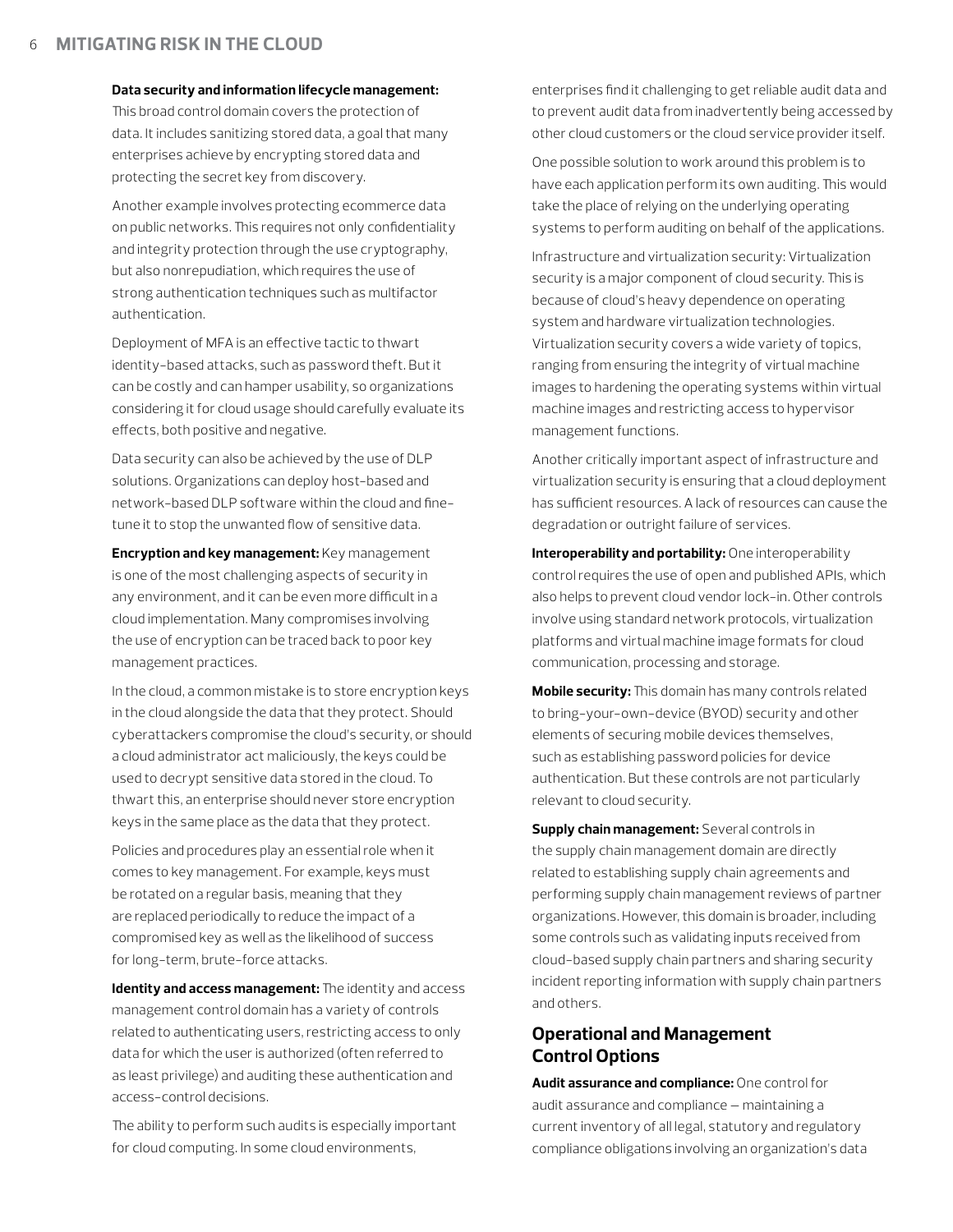or infrastructure (including virtual infrastructure) — is of particular interest for cloud environments. The control specifically calls out geographic location as one of the factors to be considered, underscoring the complex issues that public clouds can introduce when data is stored or processed in different legal jurisdictions.

**Business continuity management and operational** 

**resilience:** This domain includes controls that relate to performing business continuity testing in production cloud environments, which can present significant hazards. Because clouds are intentionally designed to be reliable and have a great deal of redundancy, many IT managers find it surprisingly tricky to conduct true business continuity testing in production.

Other controls in this domain involve typical data center controls, such as providing physical security and documenting basic system and security administration tasks and features. The domain also includes typical business continuity controls, such as business continuity policy and procedure creation.

**Change control and configuration management:** Change control can be tricky in a dynamic cloud environment, because it includes changes to underlying infrastructure components. In a cloud environment, such components may change frequently. IT leaders should understand and accept this. They also must mitigate threats above the infrastructure level so that infrastructure changes do not adversely affect cloud data and application security.

**Data center security:** This domain includes a variety of controls related to the basics of data center security, such as establishing physical security perimeters and establishing policies and procedures related to physical security within the data center. IT managers involved in cloud environments should pay particular attention to controls related to "ingress and egress to secure areas," which restrict who can access secured systems.

Most cloud environments generally do not provide dedicated hosts for particular customers, and in most situations customers have no need to physically access hosts - all access should be virtual. IT managers should know the physical security policies and ensure that unauthorized parties cannot physically access the organization's resources.

**Governance and risk management:** Risk management and governance are often overlooked when it comes to cloud technologies. This domain has a wide range of controls that involve performing periodic risk assessments as well as engaging in efforts to mitigate risk.

#### **Shadow IT**

Shadow IT describes IT solutions used without the approval or knowledge of an organization's IT department. All too often, cloud solutions become shadow IT solutions, with individuals, departments or other groups within an organization making their own arrangements for cloudbased hosting of data and applications.

Many users find it surprisingly easy to make such arrangements and to gain access to enterprise applications — sometimes in a matter of minutes. This ease can tempt users to circumvent the organization's IT staff and procedural controls and acquire their own cloud-based solutions.

The major problem with this scenario is that risk management professionals are typically not involved in the acquisition, deployment and maintenance of these solutions. Thus, these risks are not identified, assessed and mitigated using a standard methodology, and the organization is essentially assuming these risks without knowledge of doing so.

Specifically, five categories of risks often arise including:

- 1. Data security risks
- 2. Company name and brand risks
- 3. Compliance risks
- 4. Business continuity risks
- 5. Financial risks spiraling costs

**Human resources:** Most of the controls in this domain are related to personnel, such as performing background checks and having training and awareness programs for all users. A few of the controls relate specifically to the use of mobile devices in cloud environments and the concerns about them being used in accordance with the organization's policies. This often boils down to being concerned about unauthorized data transfers and storage. Thus, the use of DLP software within the cloud may be warranted to reduce risk related to mobile device use.

**Security incident management, e-discovery and cloud forensics:** Many entities that have implemented a public cloud solution may find that this complicates their efforts to perform e-discovery and forensics activities. Different portions of a single cloud may reside in different legal jurisdictions, and data and applications may move freely from place to place for optimization purposes.

When an incident occurs, the data and applications may have resided in a completely different jurisdiction than where it will sit in the future. In some cases, different sets of data and applications may even be split among jurisdictions. E-discovery and forensics may involve exhaustively checking all the places where the data and applications may